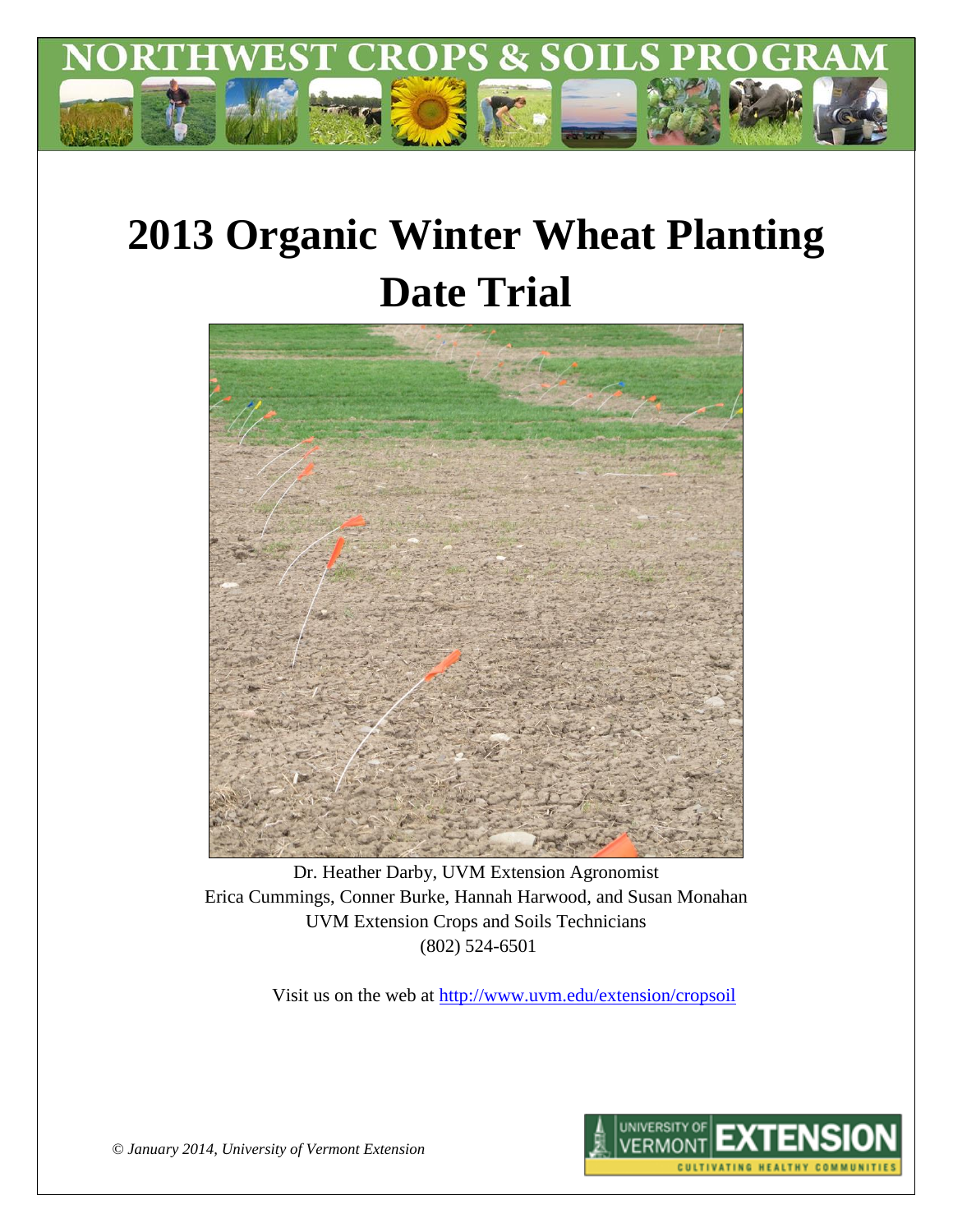### **2013 ORGANIC WINTER WHEAT PLANTING DATE TRIAL Dr. Heather Darby, University of Vermont Extension [heather.darby\[at\]uvm.edu](mailto:hdarby@uvm.edu?subject=2012%20Winter%20Wheat%20Planting%20Date)**

In 2013, the University of Vermont Extension Northwest Crops and Soils Program conducted a winter wheat planting date trial. As the demand for local organic wheat has risen over the last few years, UVM Extension has been trying to determine the best agronomic practices for wheat production in the problematic Northeastern climate. Traditionally, producers have planted winter wheat after the Hessian fly free date, 15-Sep. Producers are interested in knowing how late they can plant their wheat in order to plan rotations and maximize yield.

# **MATERIALS AND METHODS**

The trial was conducted in 2013 at Borderview Research Farm in Alburgh, VT. The experimental design was a randomized complete block design with split plots replicated four times. Main plots were planting date and subplots were varieties (Table 1, 2). Planting dates were initiated on 12-Sep 2012 and continued approximately every week for 7 weeks (Table 2). Three hard red spring wheat varieties were selected to represent varieties of varying heights, maturities, and quality (Table 1).

| Table 1. Seed varieties and seed sources for the winter wheat planting date trial at Borderview |  |
|-------------------------------------------------------------------------------------------------|--|
| Research Farm in Alburgh, VT.                                                                   |  |

| <b>Winter Wheat Varieties</b> | Type                  | Origin | <b>Seed Source</b>     |
|-------------------------------|-----------------------|--------|------------------------|
| Harvard                       | Hard red winter wheat | Canada | saved seed-VT          |
| Morley (AC)                   | Hard red winter wheat | Canada | Bramhill Seeds, Canada |
| Redeemer                      | Hard red winter wheat | Canada | Bramhill Seeds, Canada |

| Table 2. Winter wheat planting and harvest dates at Borderview Research |  |
|-------------------------------------------------------------------------|--|
| Farm in Alburgh, VT.                                                    |  |

| <b>Planting date</b> | Plant emergence date | <b>Harvest date</b> |
|----------------------|----------------------|---------------------|
| 12-Sep 2012          | 20-Sep 2012          | 22-Jul 2013         |
| 20-Sep 2012          | 25-Sep 2012          | 22-Jul 2013         |
| 26-Sep 2012          | 11-Oct 2012          | 22-Jul 2013         |
| 5-Oct 2012           | 18-Oct 2012          | 22-Jul 2013         |
| 11-Oct 2012          | 25-Oct 2012          | 22-Jul 2013         |
| 18-Oct 2012          | 1-Nov 2012           | 22-Jul 2013         |
| 25-Oct 2012          | 9-Nov 2012           | Not harvestable     |

The soil type at the project site was a Benson rocky silt loam. The seedbed was prepared by fall plow, followed by disk and spike tooth harrow. All plots were managed with practices similar to those used by producers in the surrounding areas (Table 3).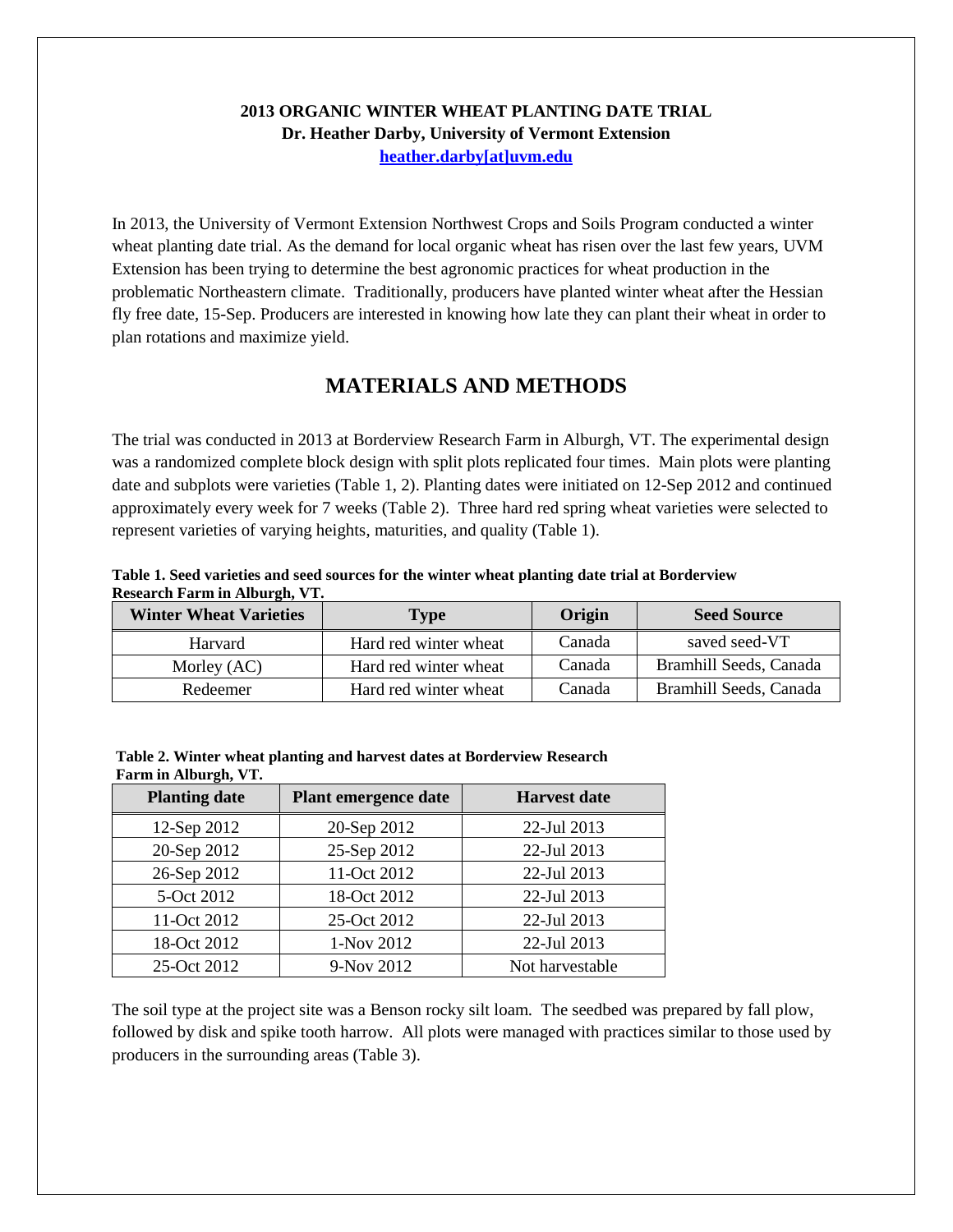| <b>Trial information</b>      | <b>Borderview Research Farm</b>         |
|-------------------------------|-----------------------------------------|
|                               | Alburgh, VT                             |
| Soil type                     | Benson rocky silt loam                  |
| Previous crop                 | Spring wheat                            |
| Row spacing (in)              | 6                                       |
| Seeding rate (lbs $ac^{-1}$ ) | 125                                     |
| Replicates                    |                                         |
| Harvest area (ft)             | 5 x 20                                  |
| Tillage operations            | Fall plow, disk, and spike tooth harrow |

|  | Table 3. Winter wheat planting date trial specifics in Alburgh, VT, 2013. |  |  |  |  |
|--|---------------------------------------------------------------------------|--|--|--|--|
|--|---------------------------------------------------------------------------|--|--|--|--|

Winter survival and vigor were measured on 19-Apr 2013. Winter survival was based on a visual estimate of percent survival and vigor was rated using a  $0 - 5$  scale, where 5 represents excellent stand density, and 0 represents no stand. Populations were measured on 1-May 2013 by taking two, 0.3 meter counts per plot.

Grain plots were harvested on 22-Jul 2013 with an Almaco SPC50 plot combine, the harvest area was 5' x 20'. At the time of harvest plant heights were measured, excluding awns, and the severity of lodging was recorded based on a visual rating with a  $0 - 5$  scale, where 0 indicates no lodging and 5 indicates severe lodging and a complete crop loss. In addition, grain moisture, test weight, and yield were calculated.

Following harvest, seed was cleaned with a small Clipper cleaner (A.T. Ferrell, Bluffton, IN). An approximate one pound subsample was collected to determine quality. Quality measurements included standard testing parameters used by commercial mills. Test weight was measured by the weighing of a known volume of grain. Generally the heavier the wheat is per bushel, the higher baking quality. The acceptable test weight for bread wheat is 56-60 lbs per bushel. Once test weight was determined, the samples were then ground into flour using the Perten LM3100 Laboratory Mill. At this time flour was evaluated for its protein content, falling number, and mycotoxin levels. Grains were analyzed for protein content using the Perten Inframatic 8600 Flour Analyzer. Grain protein affects gluten strength and loaf volume. Most commercial mills target 12-15% protein. The determination of falling number (AACC Method 56-81B, AACC Intl., 2000) was measured on the Perten FN 1500 Falling Number Machine. The falling number is related to the level of sprout damage that has occurred in the grain. It is measured by the time it takes, in seconds, for a stirrer to fall through a slurry of flour and water to the bottom of the tube. Falling numbers greater than 350 indicate low enzymatic activity and sound quality wheat. A falling number lower than 200 indicates high enzymatic activity and poor quality wheat. Deoxynivalenol (DON) analysis was analyzed using Veratox DON 5/5 Quantitative test from the NEOGEN Corp. This test has a detection range of 0.5 to 5 ppm. Samples with DON values greater than 1 ppm are considered unsuitable for human consumption.

Data was analyzed using mixed model analysis using the mixed procedure of SAS (SAS Institute, 1999). Replications were treated as random effects and treatments were treated as fixed. Mean comparisons were made using the Least Significant Difference (LSD) procedure when the F-test was considered significant  $(p<0.10)$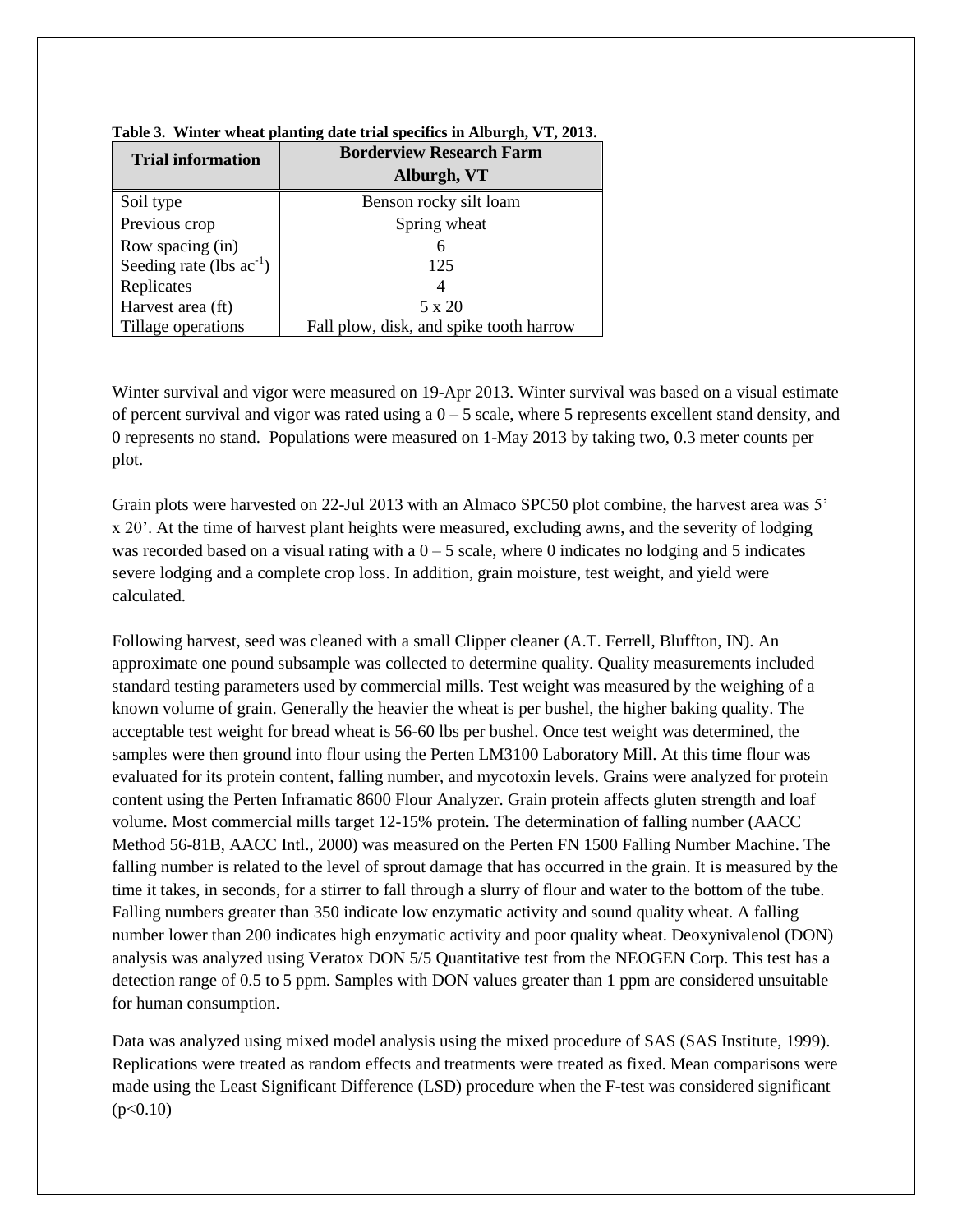Variations in yield and quality can occur because of variations in genetics, soil, weather and other growing conditions. Statistical analysis makes it possible to determine whether a difference among varieties is real or whether it might have occurred due to other variations in the field. At the bottom of each table, a LSD value is presented for each variable (e.g. yield). Least Significant Differences at the 10% level of probability are shown. Where the difference between two varieties within a column is equal to or greater than the LSD value at the bottom of the column, you can be sure in 9 out of 10 chances that there is a real difference between the two varieties. In the example below, variety A is significantly different from variety C, but not from variety B. The difference between A and B is equal to 725, which is less than the LSD value of 889. This means that these varieties did not differ in yield. The difference between A and C is equal to 1454, which is greater than the LSD value of 889. This means that the yields of these varieties were significantly different from one another. The asterisk indicates that variety B was not significantly lower than the top yielding variety.

| <b>Variety</b> | Yield |
|----------------|-------|
| A              | 3161  |
| B              | 3886* |
| C              | 4615* |
| LSD            | 889   |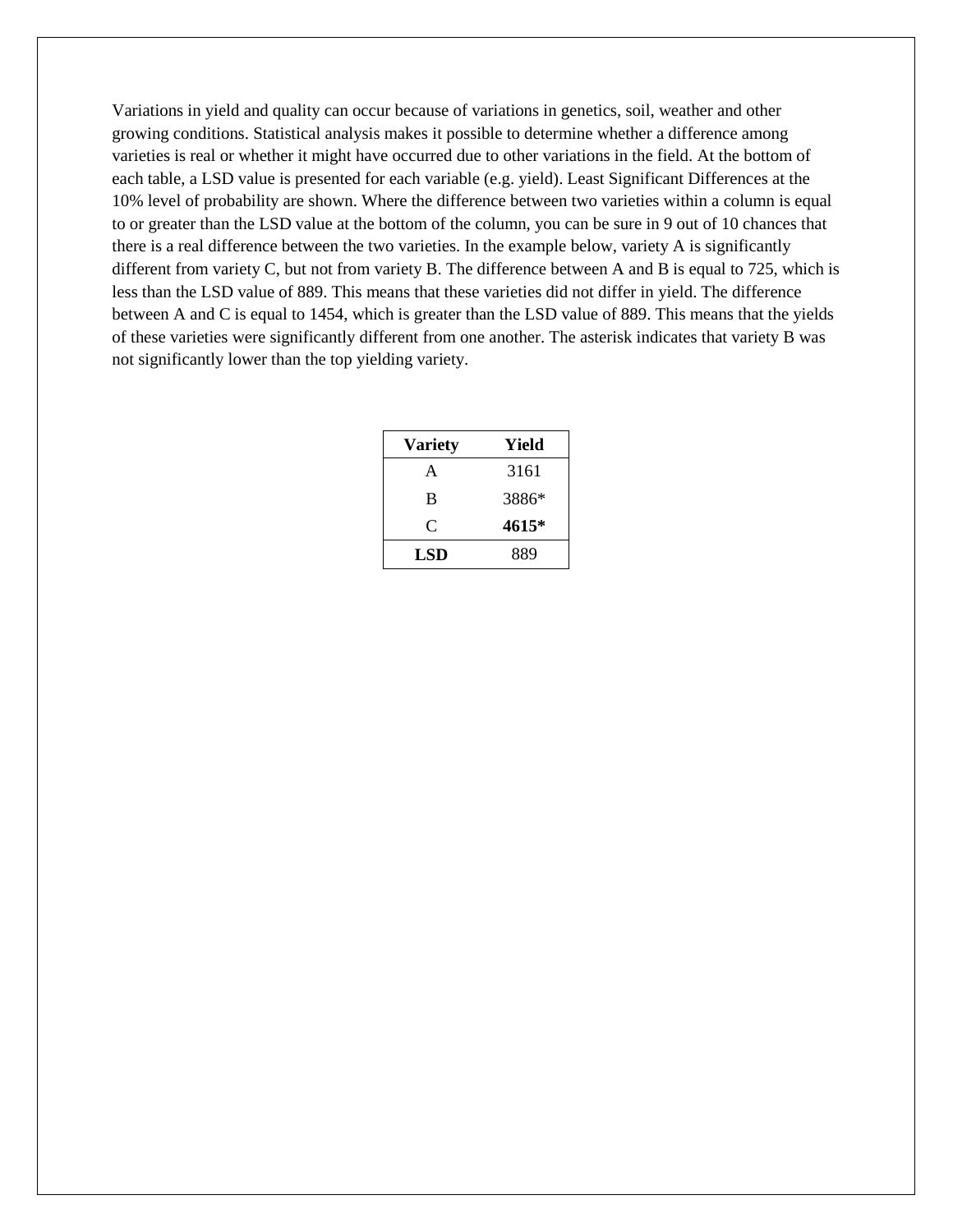# **RESULTS**

Seasonal precipitation and temperature recorded at weather stations in close proximity to the 2012 and 2013 sites are shown in Table 4. The growing season this year was marked by lower than normal temperatures in April and June and higher than normal rainfall in the months of May and June. In Alburgh, there was an accumulation of 5035 Growing Degree Days (GDDs), which is 5 GDDs below the 30 year average.

| Twore a Temperature, precipiunton, and growing acgree anyo (ODDs) and sy month for thour gay $\tau$ , $\tau$ , sole, |               |          |          |          |                   |          |
|----------------------------------------------------------------------------------------------------------------------|---------------|----------|----------|----------|-------------------|----------|
| $Sep-12$                                                                                                             | <b>Oct-12</b> | $Mar-13$ | $Apr-13$ | $May-13$ | $Jun-13$          | $Jul-13$ |
| 60.8                                                                                                                 | 52.4          | 32.1     | 43.6     | 59.1     | 64.0              | 71.7     |
| 0.20                                                                                                                 | 4.20          | 1.00     | $-1.20$  | 2.70     | $-1.80$           | 1.10     |
|                                                                                                                      |               |          |          |          |                   |          |
| 5.36                                                                                                                 | 4.13          | 1.04     | 2.12     | 4.79     | $9.23 \text{ }$ 1 | 1.89     |
| 1.72                                                                                                                 | 0.53          | $-1.17$  | $-0.70$  | 1.34     | 5.54              | $-2.26$  |
|                                                                                                                      |               |          |          |          |                   |          |
| 896                                                                                                                  | 652           | 88.5     | 348      | 848      | 967               | 1235     |
| 38.0                                                                                                                 | 150           | 88.5     | $-35.5$  | 91.4     | $-47.0$           | 36.8     |
|                                                                                                                      |               |          |          |          |                   |          |

**Table 4. Temperature, precipitation, and growing degree days (GDDs) data by month for Alburgh, VT, 2013.**

Based on weather data from a Davis Instruments Vantage Pro2 with WeatherLink data logger. Historical averages are for 30 years of NOAA data (1981-2010) from Burlington, VT.

ⱡ June 2013 precipitation data based on National Weather Service data from cooperative stations in South Hero, VT. (http://www.nrcc.cornell.edu/page\_summaries.html)

#### *Planting Date x Variety Interactions*

There was a significant interaction between planting date and variety for winter wheat plant heights, harvest moisture, test weight, crude protein, falling number, and DON concentrations. These interactions indicate that winter wheat varieties respond differently across planting dates. All three hard red winter wheat varieties (Morley (AC), Harvard, and Redeemer) were tallest when planted on the first planting date 12-Sep 2012 and decreased in height as the planting dates became later (Figure1). The heights of the variety Harvard decreased more gradually until the sixth planting date 18-Oct when the height increased.

The lowest Deoxynivalenol (DON) concentration for both Redeemer and Harvard was the first planting date of 12-Sep (Figure 2). The DON levels for these varieties gradually increased as the planting dates extended into October. Morley (AC) was the opposite; the highest level was on the first planting date and decreased across planting dates.

There were no significant interactions between variety and planting date for winter wheat populations, winter survival, vigor, and yield.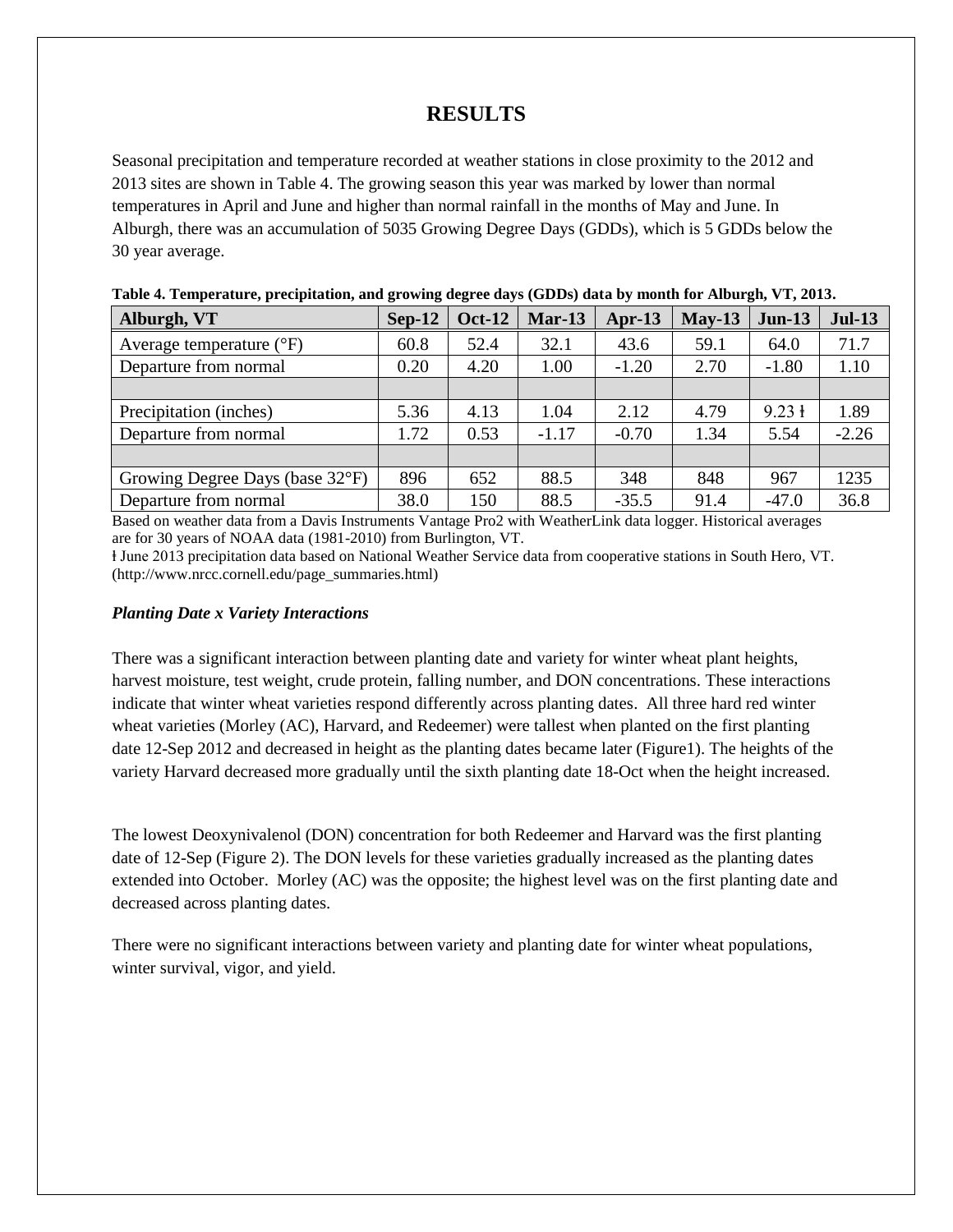

**Figure 1. Planting date by variety interaction of plant heights.**



**Figure 2. Planting date by variety interaction of deoxynivalenol (DON) concentrations.**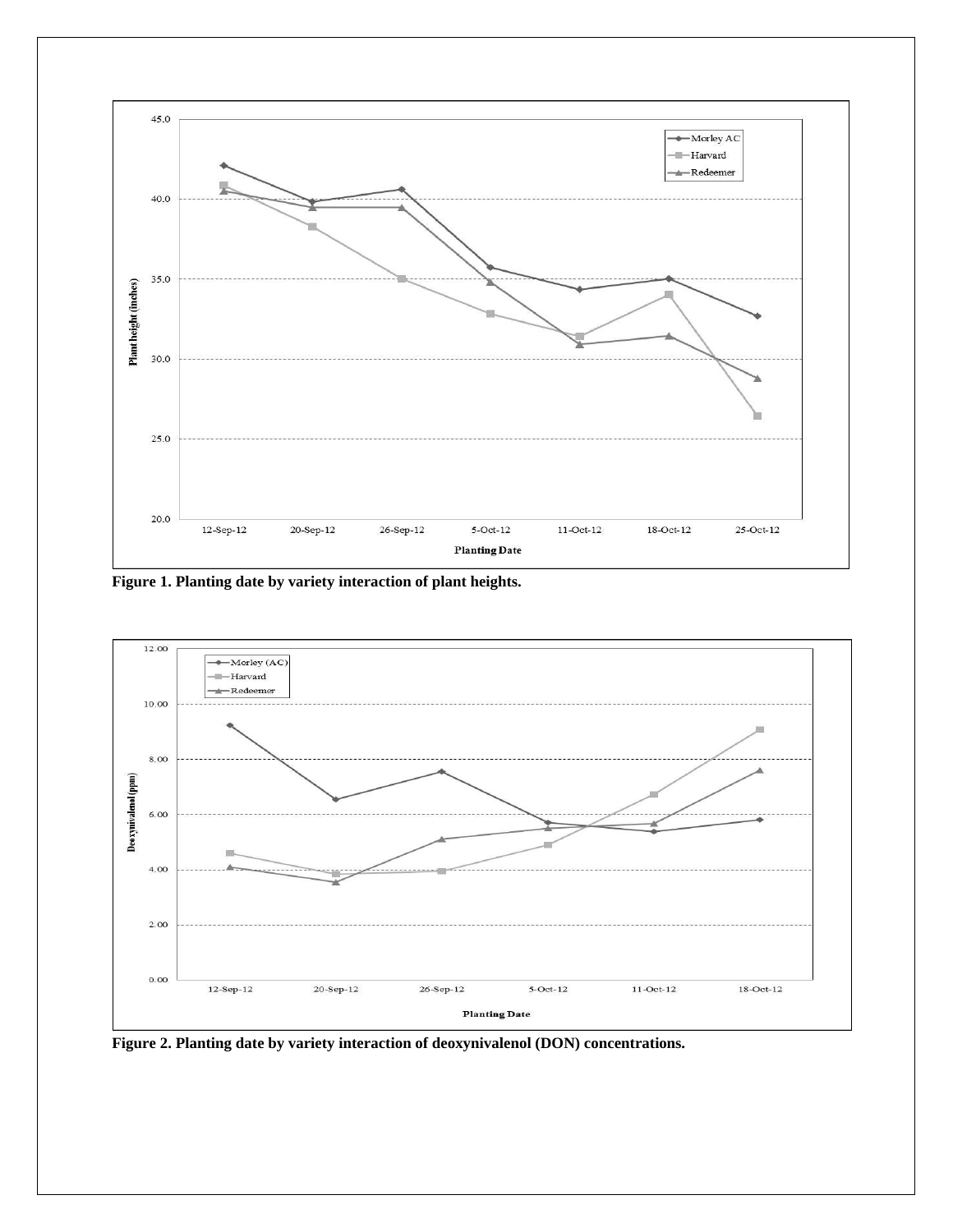#### *Impact of Planting Date*

There was significant difference in spring plant population, winter survival, vigor, and plant height by planting date (Table 5). The first planting date (12-Sep) had the highest plant population (25.0 plants per 0.33 meter), winter survival (93.3%), vigor (4.92), and plant height (41.2 inches). The last planting date of 25-Oct had the lowest spring plant population (3.63 plants per 0.33 meter), winter survival (14.6%), vigor (1.25), and plant height (29.3 inches).

| <b>Planting Date</b> | Plant<br>population | Winter<br>survival | Vigor   | Plant<br>heights |
|----------------------|---------------------|--------------------|---------|------------------|
|                      | $0.33$ meter        | $\frac{0}{0}$      | $(1-5)$ | inches           |
| 12-Sep 2012          | $25.0*$             | $93.3*$            | $4.92*$ | $41.2*$          |
| 20-Sep 2012          | 20.5                | 88.3*              | $4.58*$ | $39.2*$          |
| 26-Sep 2012          | 18.0                | 83.8               | 3.92    | 38.4             |
| 5-Oct 2012           | 12.6                | 85.0               | 3.42    | 34.5             |
| 11-Oct 2012          | 11.8                | 63.8               | 2.17    | 32.2             |
| 18-Oct 2012          | 8.63                | 52.5               | 2.00    | 33.5             |
| 25-Oct 2012          | 3.63                | 14.6               | 1.25    | 29.3             |
| LSD(0.10)            | 2.32                | 7.63               | 0.35    | 2.37             |
| Trial Mean           | 14.3                | 68.8               | 3.18    | 35.5             |

| Table 5. Winter wheat plant measurements by planting date, 2013. |  |  |
|------------------------------------------------------------------|--|--|
|------------------------------------------------------------------|--|--|

\* Treatments that did not perform significantly lower than the top-performing treatment (in **bold**).

Planting date did significantly impact grain yield, moisture, test weight, crude protein, falling number, and DON concentrations (Table 6, Figure 3). The first planting date (12-Sep) had the highest yield at 3529 lbs  $ac^{-1}$  and the last planting date (18-Oct) yielded the lowest 1242 lbs  $ac^{-1}$ . The lowest harvest moistures occurred at September planting dates. All of the grains harvested from the October planting dates had to be dried down to below 14% moisture, necessary for optimal grain storability. Earlier planting dates from 12-Sep to 5-Oct had test weights that met the industry standard of 56 lbs bu<sup>-1</sup>.

|                      |                               |                     |                        |                                    | Quality           |            |
|----------------------|-------------------------------|---------------------|------------------------|------------------------------------|-------------------|------------|
| <b>Planting Date</b> | Yield                         | Harvest<br>Moisture | Test weight            | Crude protein<br>@ 12%<br>moisture | Falling<br>number | <b>DON</b> |
|                      | $\text{lbs}$ ac <sup>-1</sup> | $\frac{0}{0}$       | $lbs$ bu <sup>-1</sup> | $\frac{0}{0}$                      | seconds           | ppm        |
| 12-Sep 2012          | 3529*                         | $13.0*$             | $57.0*$                | 13.0                               | $377*$            | 5.98       |
| 20-Sep 2012          | 2976                          | $12.5*$             | $57.3*$                | 12.5                               | $375*$            | $4.65*$    |
| 26-Sep 2012          | 2839                          | $13.6*$             | $56.4*$                | 12.7                               | 388*              | $5.53*$    |
| 5-Oct 2012           | 2460                          | 15.3                | $56.5*$                | 12.3                               | 389*              | $5.37*$    |
| 11-Oct 2012          | 1622                          | 19.3                | 54.5                   | 13.0                               | 380*              | 5.93       |
| 18-Oct 2012          | 1242                          | 21.1                | 53.0                   | $13.9*$                            | 361               | 7.49       |
| LSD(0.10)            | 381                           | 1.89                | 1.21                   | 0.48                               | 15.8              | 1.17       |
| Trial Mean           | 2444                          | 15.8                | 55.8                   | 12.9                               | 378               | 5.82       |

**Table 6. Winter wheat harvest and quality results by planting date, 2013.**

\*Treatments that did not perform significantly lower than the top-performing treatment (in **bold**).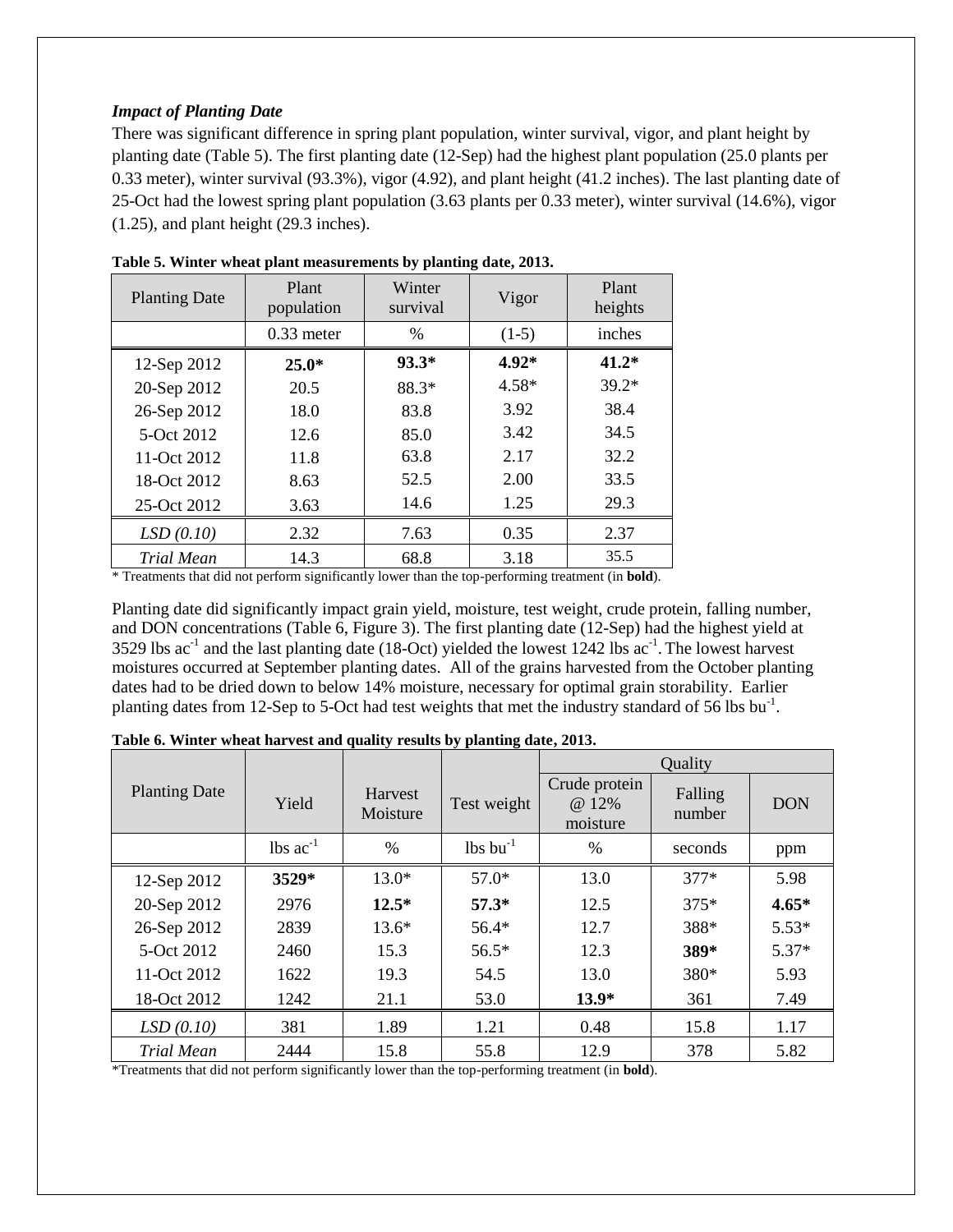The sixth planting date had the highest protein level (13.9 %) and was likely related to severely depressed yields at this date. The protein levels from all of the planting dates met industry standards of 12-15% protein. All of the falling numbers for each of the planting dates were higher than 350 seconds indicating little or no sprout damage.

In the Northeast, *Fusarium* head blight (FHB) is predominantly caused by the species *Fusarium graminearum*. This disease is very destructive and causes yield loss, low test weights, low seed germination and contamination of grain with mycotoxins. A vomitoxin called deoxynivalenol (DON) is considered the primary mycotoxin associated with FHB. The spores are usually transported by air currents and can infect plants at flowering through grain fill. Eating contaminated grain greater than 1ppm poses a health risk to both humans and livestock. The DON levels were extremely high this year. All of the planting dates were above the FDA's 1ppm limit. The lowest DON level was the 20-Sep planting date (4.65 ppm).



**Figure 3. Yield and protein comparison between planting dates across hard red winter wheat varieties in Alburgh, VT, 2013. Treatments that share a letter did not differ significantly by planting date.**

#### *Impact of Variety*

Plant population, winter survival, and vigor were not significantly different between the three winter wheat varieties Morley (AC), Harvard, and Redeemer (Table 7). Morley (AC) was the tallest variety (37.2 inches) and Harvard was the shortest (34.1 inches).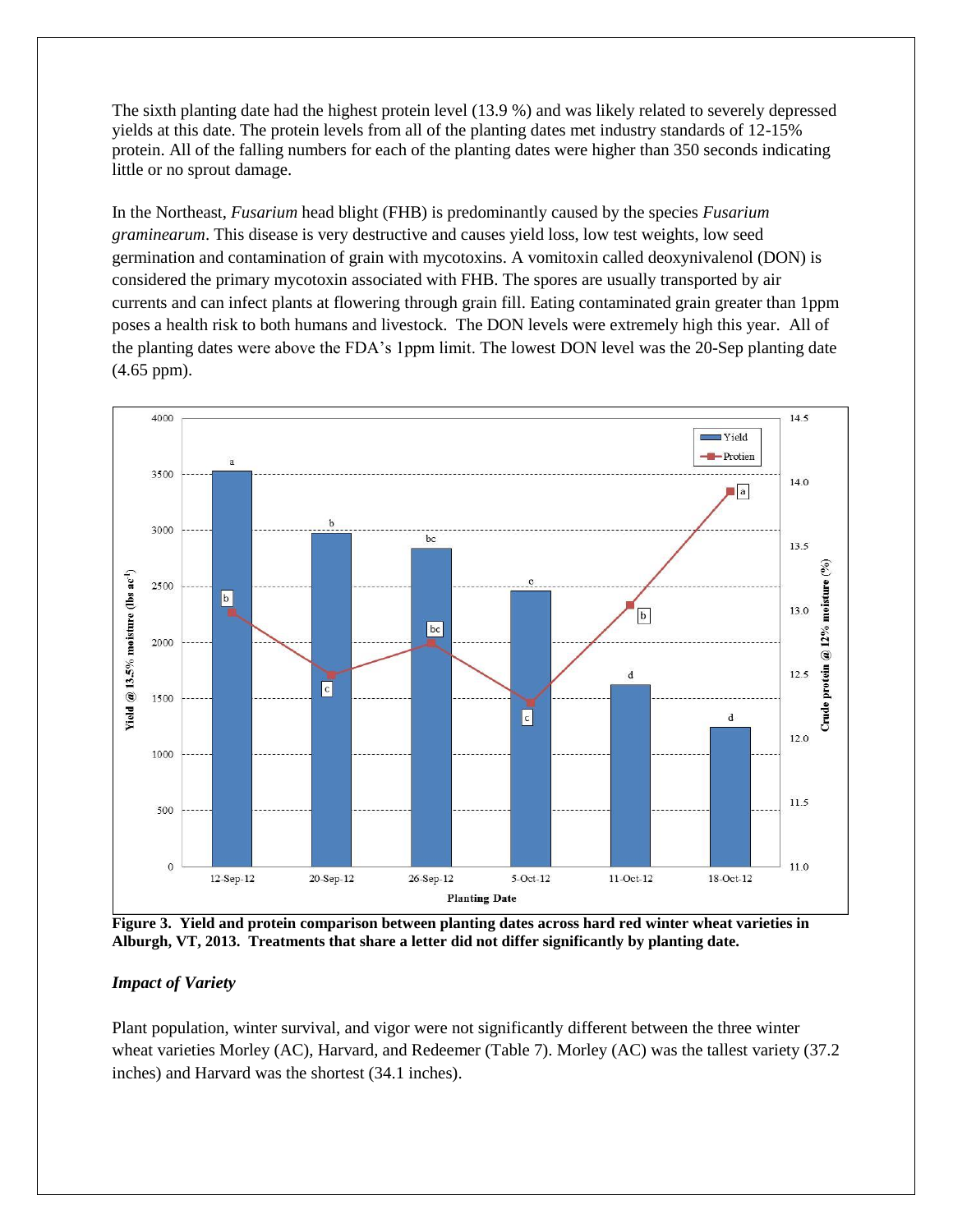| Winter Wheat Variety | Plant<br>population | Winter<br>survival | Vigor     | Plant<br>heights |
|----------------------|---------------------|--------------------|-----------|------------------|
|                      | $0.33$ meter        | $\%$               | $(1-5)$   | inches           |
| Morley (AC)          | 14.0                | 70.0               | 3.2       | $37.2*$          |
| Harvard              | 14.2                | 67.5               | 3.2       | 34.1             |
| Redeemer             | 14.7                | 68.8               | 3.1       | 35.1             |
| LSD(0.10)            | NS                  | <b>NS</b>          | <b>NS</b> | 1.55             |
| <b>Trial Mean</b>    | 14.3                | 68.8               | 3.18      | 35.5             |

**Table 7. Winter wheat plant measurements by variety, 2013.**

\*Treatments that did not perform significantly lower than the top-performing treatment (in **bold**) in a particular column are indicated with an asterisk.

NS-Treatments were not significantly different from one another.

Grain yields were not significantly different by variety (Table 8, Figure 4). Morley (AC) yielded the highest (2604 lbs  $ac^{-1}$ ) and Redeemer the lowest (2302 lbs  $ac^{-1}$ ). All of the winter wheat varieties had harvest moistures greater than 14%, the optimum moisture for grain storability, and therefore had to be dried down. Redeemer had the lowest harvest moisture out of the three varieties (14.7 %). Redeemer had the highest test weight (56.7 lbs bu<sup>-1</sup>), protein concentration (14.4%), and falling number (403 seconds). All three varieties had falling numbers above the industry standard of 350 seconds. The DON levels were extremely high this year. All of the varieties had DON levels above the FDA's 1ppm limit. The lowest DON level was Redeemer (5.25 ppm).

|                      |                               |                     |                        | Quality                            |                   |            |
|----------------------|-------------------------------|---------------------|------------------------|------------------------------------|-------------------|------------|
| Winter Wheat Variety | Yield                         | Harvest<br>Moisture | <b>Test</b><br>weight  | Crude protein<br>@ 12%<br>moisture | Falling<br>number | <b>DON</b> |
|                      | $\text{lbs}$ ac <sup>-1</sup> | $\%$                | $lbs$ bu <sup>-1</sup> | %                                  | seconds           | ppm        |
| Morley (AC)          | 2604                          | 16.4                | 55.4                   | 11.8                               | 369               | 6.70       |
| Harvard              | 2427                          | 16.3                | 55.2                   | 12.5                               | 363               | $5.51*$    |
| Redeemer             | 2302                          | $14.7*$             | $56.7*$                | $14.4*$                            | 403*              | $5.25*$    |
| LSD(0.10)            | <b>NS</b>                     | 1.34                | 0.86                   | 0.34                               | 11.2              | 0.83       |
| Trial Mean           | 2444                          | 15.8                | 55.8                   | 12.9                               | 378               | 5.82       |

**Table 8. Winter wheat harvest and quality results by variety, 2013.** 

\*Treatments that did not perform significantly lower than the top-performing treatment (in **bold**) in a particular column. NS-Treatments were not significantly different from one another.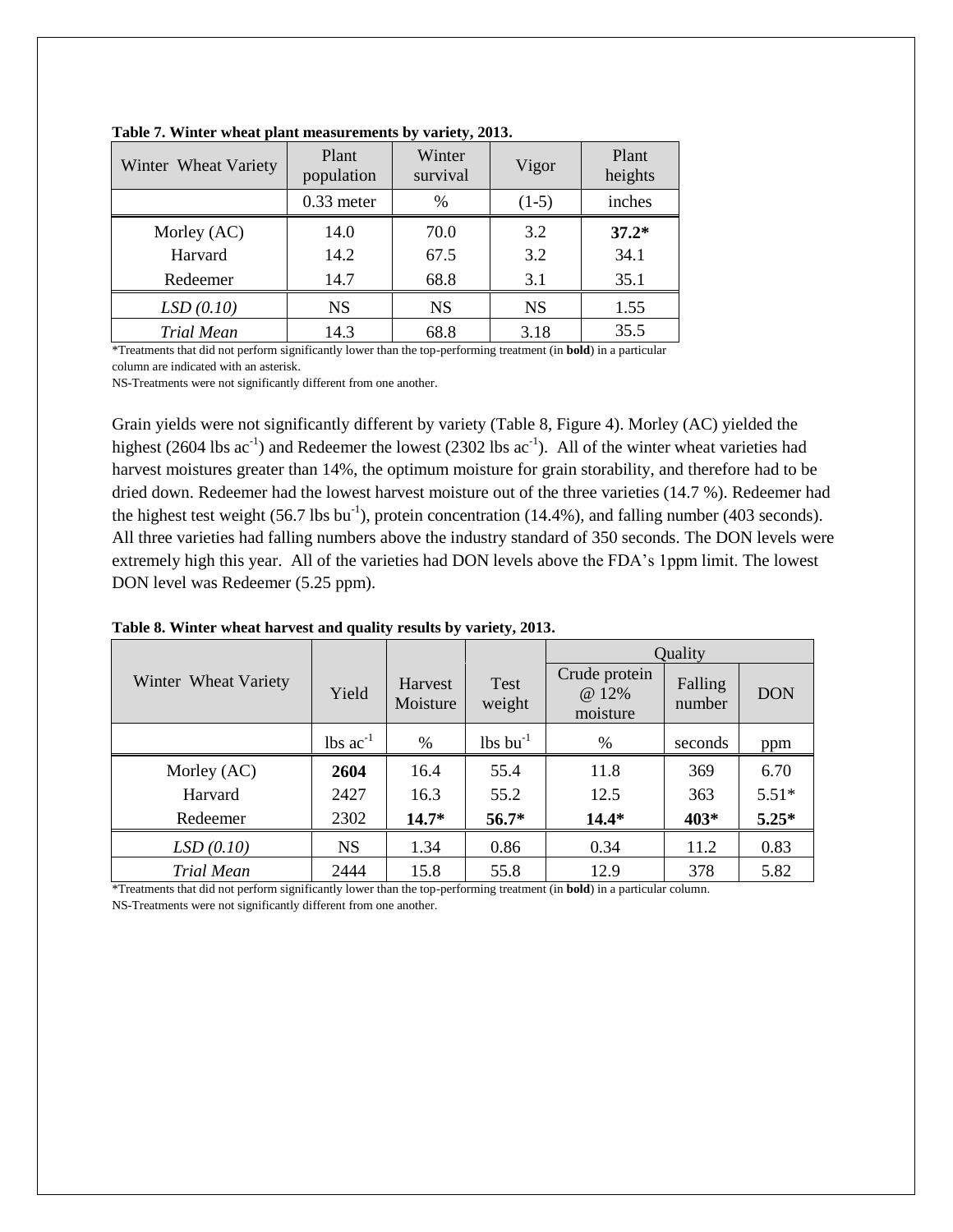

**Figure 4. Yield and protein comparison between hard red winter wheat varieties across all planting dates in Alburgh, VT, 2013. Treatments that share a letter did not differ significantly by variety.**

## **DISCUSSION**

It is important to remember that the results only represent one year of data. The 2013 growing season was by far one of the most challenging in recent history due to the excessive rains during key periods of wheat development. The wet weather in May and June brought an excess of 7 inches of rain to the area. The rains started soon after spring green up which saturated the plots impacting wheat development. This could explain the increase in weed pressure observed especially in the later planting dates. The seventh planting date could not be harvested due to excessively high weed pressure. The increased weed pressure could also help explain the overall decrease in yields. The mean yield in 2013 was 2444 lbs ac<sup>-1</sup>, 1325 lbs  $ac^{-1}$  lower than the 2012 mean yield.

The continuous rains and cool temperatures during flowering also provided the perfect conditions for Fusarium head blight (FHB) (*Fusarium graminearum*) to thrive. The infection resulted in some of the highest levels of the mycotoxin deoxynivalenol (DON) seen to date. Redeemer and Harvard DON levels were lowest on the first planting date and gradually increased across planting dates. Morley (AC) was the reverse; the highest level was on the first planting date and decreased as the planting dates extended into mid-October. Interestingly, all three varieties are stated to have moderate to excellent resistance to FHB.